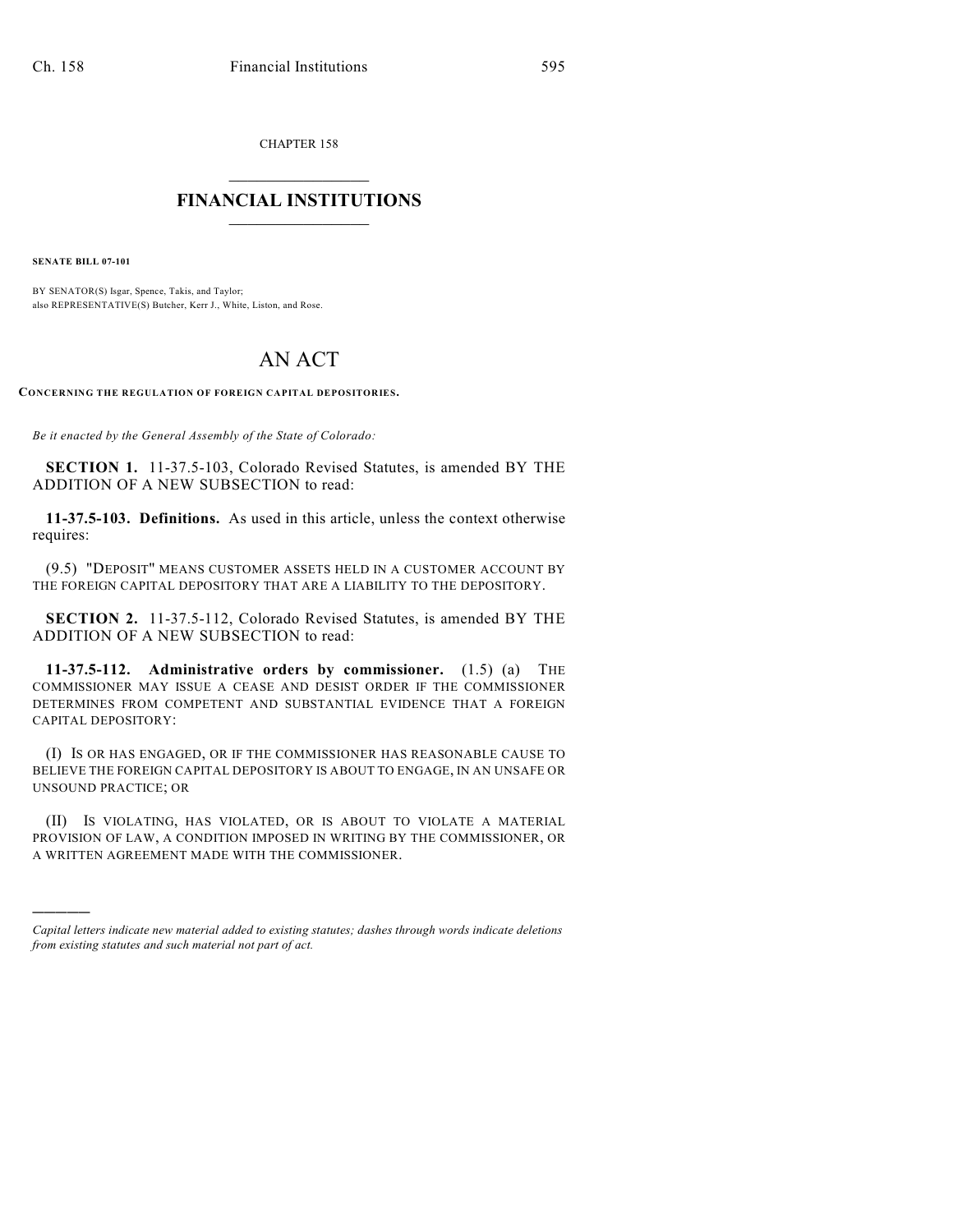(b) ANY PERSON AGGRIEVED BY A FINAL ORDER OF THE COMMISSIONER ISSUED PURSUANT TO THIS SECTION MAY APPEAL SUCH ORDER TO THE BANKING BOARD.

**SECTION 3.** 11-102-104 (6), Colorado Revised Statutes, is amended to read:

**11-102-104. Powers of banking board.** (6) The banking board has the power to affirm, modify, reverse, vacate, or stay the enforcement of any order or ruling made by a hearing officer acting pursuant to section 11-102-201, or the bank commissioner acting pursuant to authority delegated by the banking board OR SECTION 11-37.5-112.

**SECTION 4.** 11-37.5-108 (2), Colorado Revised Statutes, is amended to read:

**11-37.5-108. Rule-making authority.** (2) In addition to any other authority conferred by law, the commissioner BOARD has the authority to, and shall, promulgate rules to implement sections 11-37.5-114, 11-37.5-115, and 11-37.5-119 and to specify the conditions under which a depository may be found to be operating in a manner that is unsafe or unsound.

**SECTION 5.** The introductory portion to 11-37.5-114 (1) and 11-37.5-114 (2), Colorado Revised Statutes, are amended to read:

**11-37.5-114. Regulation and supervision - rules.** (1) To ensure the prudential supervision of foreign capital depositories, the commissioner BOARD shall adopt rules that:

(2) With respect to an action concerning the issuance, suspension, or revocation of a charter or an action to enforce part 5 of this article, the commissioner BOARD shall adopt rules to determine prehearing discovery procedures, including the taking of depositions and the production of documents.

**SECTION 6.** 11-37.5-119 (4), Colorado Revised Statutes, is amended to read:

**11-37.5-119. Reports - contents and restrictions.** (4) The department may provide a copy of the report to another supervisory agency ANY PERSON WHO REQUESTS IT; EXCEPT THAT CUSTOMER IDENTIFYING AND FINANCIAL INFORMATION SHALL REMAIN CONFIDENTIAL.

**SECTION 7.** 11-102-306, Colorado Revised Statutes, is amended to read:

**11-102-306.** Information confidential. (1) The banking board, the bank commissioner, and all deputies and employees of the division shall not divulge any information acquired by them in the discharge of their duties except insofar as disclosure may be rendered necessary OR AUTHORIZED by law. The banking board, the commissioner, and their designees may exchange information with the United States comptroller of the currency, the federal deposit insurance corporation, the board of governors of the federal reserve system, the federal home loan bank in which an institution is a member or is making an application to become a member, the executive director of the department of regulatory agencies, the division of financial services, and banking regulatory agencies of other states, subject to any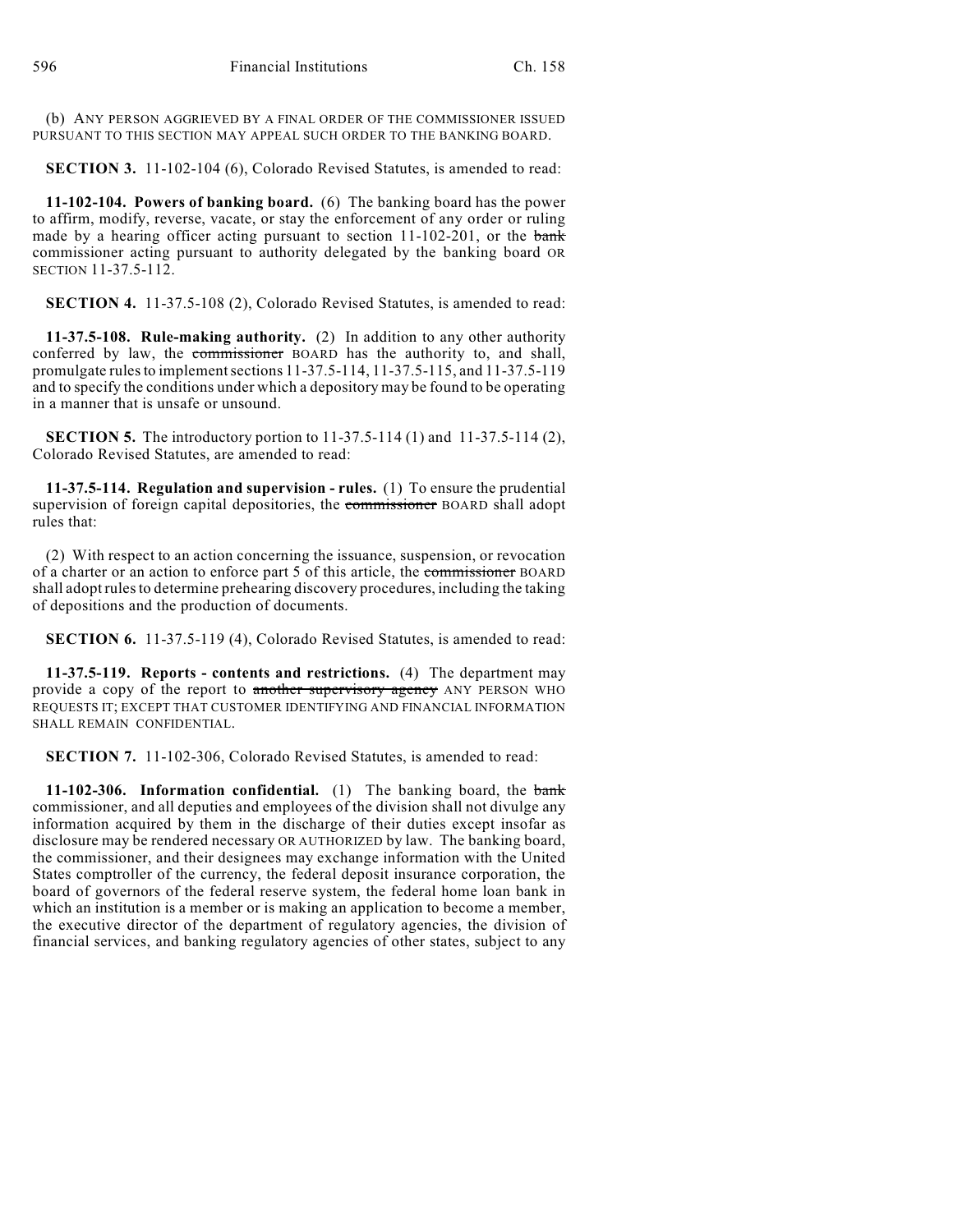confidentiality agreement entered into between the banking board or the commissioner and the United States comptroller of the currency, the federal deposit insurance corporation, the board of governors of the federal reserve system, or the federal home loan bank in which an institution is a member or is making an application to become a member. In addition, the banking board, the commissioner, and their designees may exchange information obtained by the banking board as to possible violations of the federal "Employee Retirement Income Security Act of 1974", 29 U.S.C. sec. 1001 et seq., with the federal department of labor or the executive director of the department of regulatory agencies. In addition, the banking board, the commissioner, and their respective designees may exchange information obtained by the banking board as to possible criminal violations of federal law relating to the activities of a federally insured institution with the federal bureau of investigation or the executive director of the department of regulatory agencies.

(2) The executive director of the department of regulatory agencies and the state commissioner of financial services and their deputies shall, before entering upon the discharge of their duties specified in this section, in addition to an oath required by the state constitution, take and subscribe an oath to keep secret all information acquired by them in the discharge of such duties, except as may otherwise be required by law. Willful violation of this oath shall be a criminal offense. Notwithstanding any other provision of this article to the contrary, the bank commissioner, the deputies, and the members of the banking board may disclose any information in the records of the division of banking or acquired by them within the discharge of their duties that is publicly available from the federal deposit insurance corporation, the United States comptroller of the currency, or the federal reserve system and disclose information that has been specifically authorized by the board of directors of the bank to which such information relates. Nothing in this section shall be construed to authorize the board of directors of a bank to waive any privileges that belong solely to the banking board, the division, or its employees.

**SECTION 8.** 11-37.5-111, Colorado Revised Statutes, is amended BY THE ADDITION OF A NEW SUBSECTION to read:

**11-37.5-111. Suspension, revocation, and restoration of charter.** (5) (a) THE BOARD MAY REQUIRE A DIRECTOR, EXECUTIVE OFFICER, OR CONTROLLING PERSON OF A DEPOSITORY TO OBTAIN A BACKGROUND CHECK PURSUANT TO SECTION 11-37.5-110 WITHIN THE FIRST THREE YEARS AFTER GRANTING THE DEPOSITORY ITS CHARTER.

(b) THE COMMISSIONER MAY SUSPEND A DIRECTOR, EXECUTIVE OFFICER, OR CONTROLLING PERSON OF A FOREIGN CAPITAL DEPOSITORY WHO IS NOT OF GOOD CHARACTER, AS DETERMINED UNDER SECTION 11-37.5-110, FROM OWNING, OPERATING, OR MANAGING THE DEPOSITORY.

**SECTION 9. Effective date - applicability.** This act shall take effect July 1, 2007, and shall apply to acts occurring on or after said date.